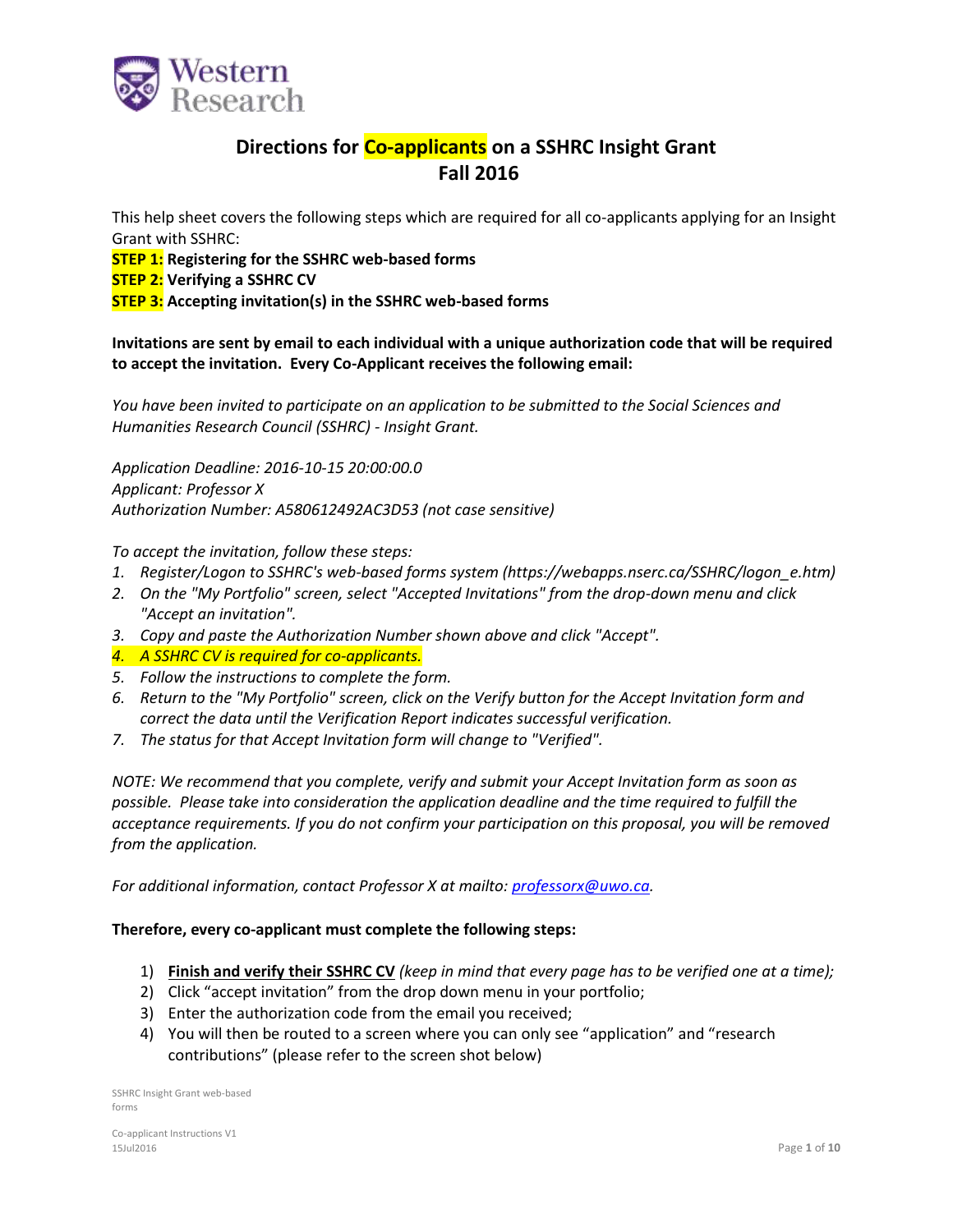

5) After uploading the research contributions attachment – ensure that you **verify the application from the main portfolio screen** – this ensures that your contributions will be uploaded as part of the main application

**Please Note:** if you have not completed your CV in the SSHRC system – you will not be able to accept an invitation until this step is complete

### **STEP 1: Registering for the SSHRC web-based forms**

*(Please note: if you already have an account on the SSHRC web-based forms, you can skip STEP 1 and move on to STEP 2: Verifying a SSHRC CV)*

- 1. Go to the following url: [https://webapps.nserc.ca/SSHRC/faces/logon.jsp?lang=en\\_CA](https://webapps.nserc.ca/SSHRC/faces/logon.jsp?lang=en_CA)
- 2. Find the "New Users" paragraph and click on "register"



| Français | <b>Home</b> | <b>Contact Us</b> | Search | Canada Site |
|----------|-------------|-------------------|--------|-------------|
|          |             |                   |        |             |

### Web-based Forms: Registration and Logon

You can create, edit and save a SSHRC on-line CV, application and Final Research Report using an Internet browser. Presently, we support the following browser versions: Firefox 3.0 to 5.0 or Internet Explorer 7 or 8.

NEW! For users of Internet Explorer (IE) 9: Websites that were designed for earlier versions of Windows Internet Explorer will not display or function correctly in IE9. Follow the Compatibility View instructions to correct the display/function issues.

Browser Tabs/Multiple Browsers Unsupported: Our system does not support browsing simultaneously with multiple browsers or multiple tabs. Doing so will result in loss of data.

Browser Back Button Unsupported: You should avoid using your browser's back button. Use our Web site navigation instead

### New users

Complete the registration information *i* register **i** th SSHRC's on-line system.

Click here to receive your missing account activation E-mail.

#### **Registered users**

Enter your primary E-mail address and password to access your portfolio. If you forget your password, do not reregister. Instead, go to the Forgot your password? page.

60 minutes after your last interaction with our system (e.g., Save, Preview, etc.), your session will be terminated and you will have to log on again. We recommend you save your work every 10-15 minutes.

3. Enter Registration Information required to make an account for the SSHRC web-based forms (make sure you use an email that the principal applicant and SSHRC can send correspondence to). If you have a spam filter the automated email(s) from the system could be caught and you will need to check your junk folder(s).

SSHRC Insight Grant web-based forms

Co-applicant Instructions V1 15Jul2016 Page **2** of **10**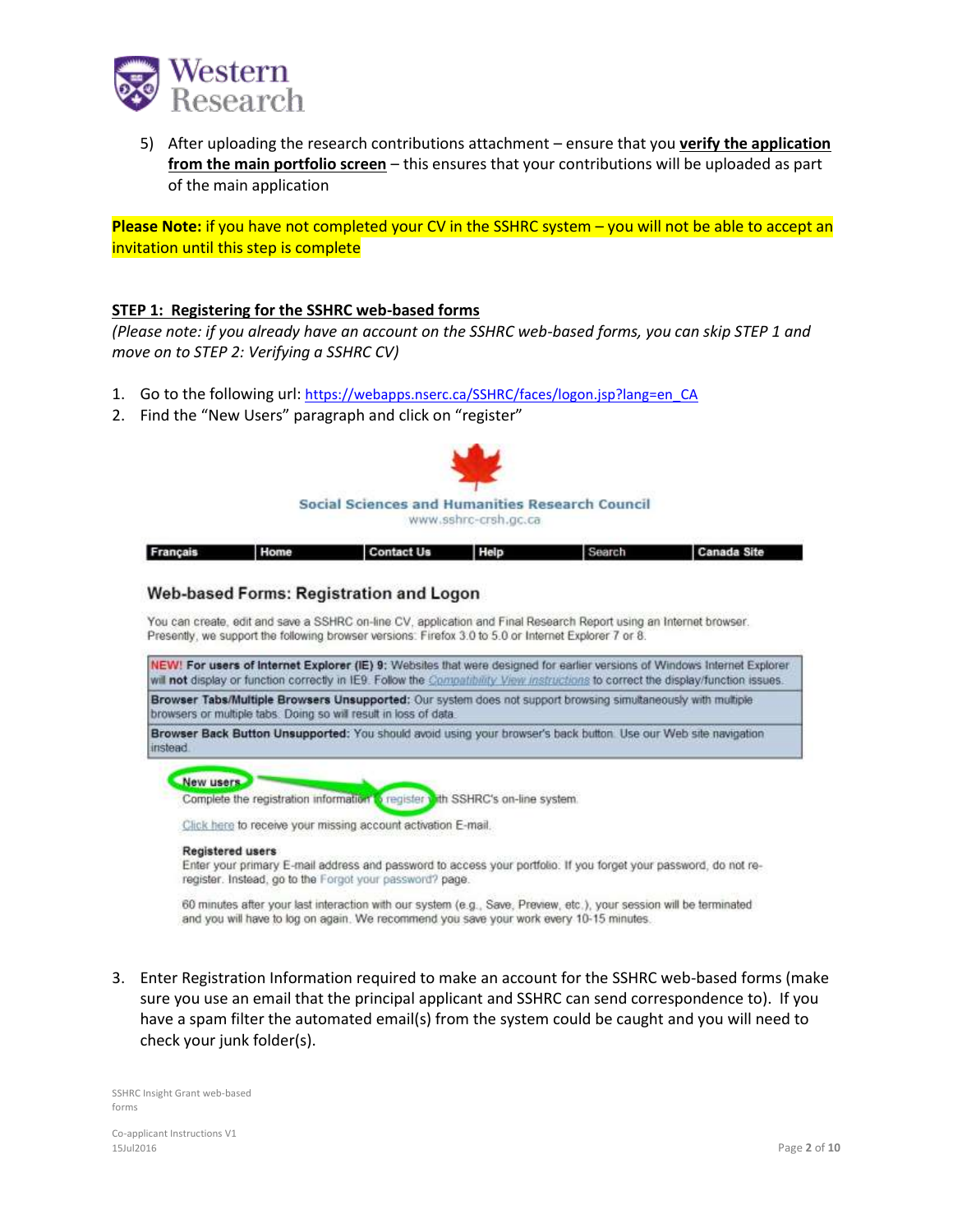

### **New User Registration**

To register with SSHRC, complete the registration information below. Then click on "Save". It is important to remember your password and to keep it in a secure location because you will need it every time you log on to the SSHRC on-line system. If you forget your password, do not re-register. Instead, click on the link "Forgot your password?" located on the Logon screen

The information you provide in your on-line Curriculum Vitae (CV) or application will be stored on a secure server and protected in accordance with federal laws and policies. It will be password protected and accessible only to you. This information will be used for the purposes of reviewing applications and administering awards.

Your registration information will be kept on file indefinitely provided that you use the SSHRC on-line system. Should you discontinue the use of this system, your information will remain valid for six years from the time of your last interaction with the system. Once the six-year period has elapsed, your registration information will be deleted.

### **REGISTRATION INFORMATION**

| Family name                |        |                                                     | $(30 \text{ chars})$                                                      |                                                                                                           |
|----------------------------|--------|-----------------------------------------------------|---------------------------------------------------------------------------|-----------------------------------------------------------------------------------------------------------|
| Given name                 |        |                                                     | $(30 \text{ chars})$                                                      |                                                                                                           |
| Initials                   |        | Do not include initials from given or family names. |                                                                           |                                                                                                           |
| Title                      |        | · Required for correspondence purposes.             |                                                                           |                                                                                                           |
| Correspondence<br>language |        |                                                     | English . Language selected will be used by SSHRC for all correspondence. |                                                                                                           |
|                            | SSHRC: |                                                     |                                                                           | IMPORTANT: Enter a valid E-mail address. It will be used for E-mail notifications and correspondence with |
| Primary E-mail             |        |                                                     | $(100 \text{ chars})$                                                     |                                                                                                           |
| Password                   |        | $(6-10 \text{ chars})$                              |                                                                           |                                                                                                           |
| Password confirmation      |        | Must be identical to the password above.            |                                                                           |                                                                                                           |
| Save                       |        | <b>Logon Page</b>                                   |                                                                           | Exit                                                                                                      |
| Date modified: 2014-07-23  |        | $\Lambda$                                           |                                                                           | Important notices                                                                                         |

4. Your account will be created and you will be required to verify it from your email. **Please note:** automated emails may be caught in a spam filter – so please check your junk folder(s).

# Your account has been created but there's one last step...

To complete the registration process and activate your account, you must follow the instructions contained in the automated E-mail. Until then, you will not be able to access your account.

This E-mail should reach your mailbox within a few minutes. In rare cases it can take up to 24 hours possibly due to maintenance on our servers. If you never receive the E-mail, search through your "junk mail" and "bulk mail" folders for our "Account Activation" E-mail, as it could have been moved there by your spam filters. If your E-mail is never found, contact the Helpdesk by telephone: 613-995-4273 or by E-mail: webgrant@sshrc-crsh.gc.ca

SSHRC Insight Grant web-based forms

Co-applicant Instructions V1 15Jul2016 Page **3** of **10**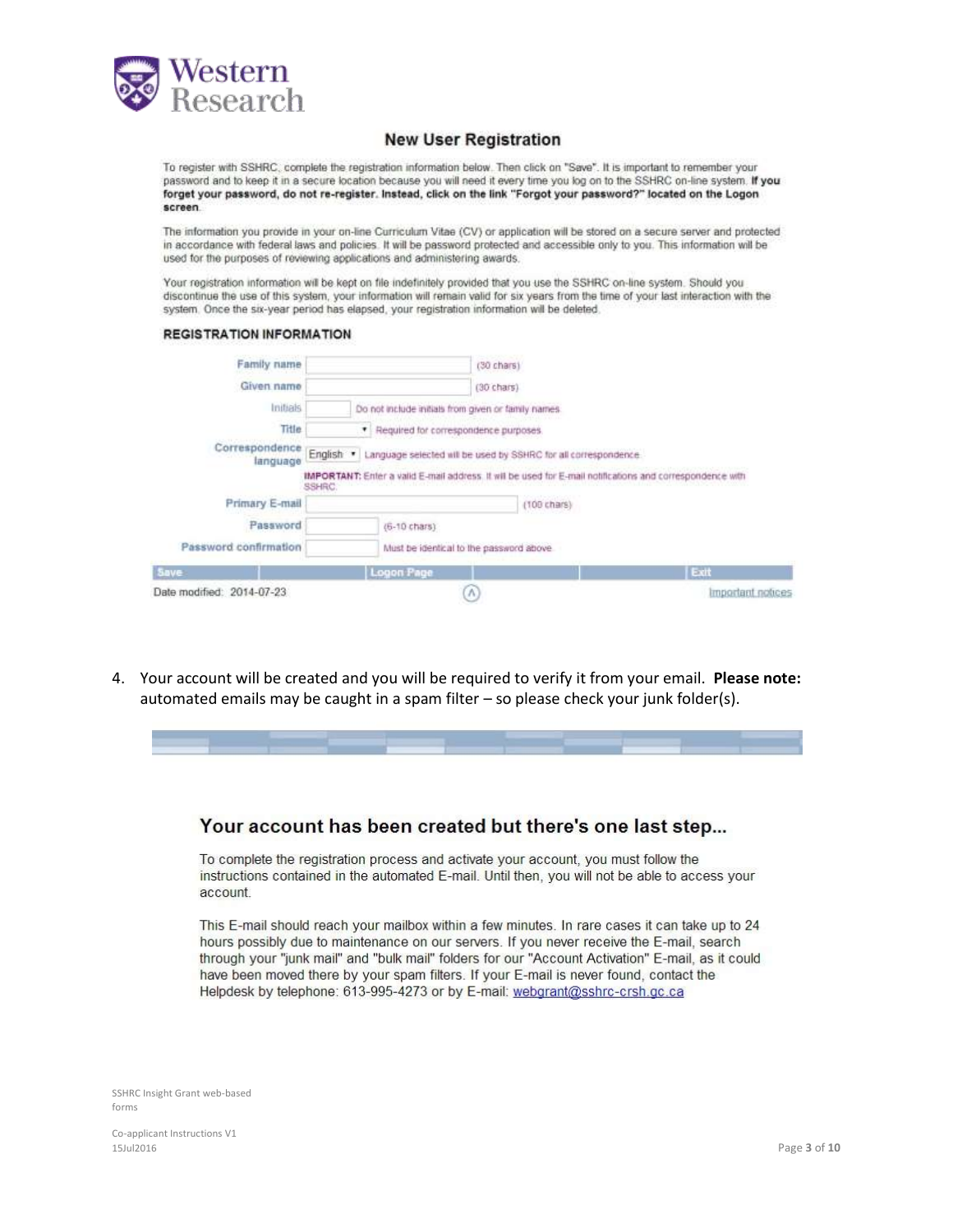

5. Once you have verified your account – you will be able to log in on the SSHRC web-based forms:

[https://webapps.nserc.ca/SSHRC/faces/logon.jsp?lang=en\\_CA](https://webapps.nserc.ca/SSHRC/faces/logon.jsp?lang=en_CA). You will also have to agree to the privacy act the first time you login

|                      |                                                                                                                                                                                                                                                                                                                                                                                                          | www.sshrc-crsh.gc.ca         |        |                           |
|----------------------|----------------------------------------------------------------------------------------------------------------------------------------------------------------------------------------------------------------------------------------------------------------------------------------------------------------------------------------------------------------------------------------------------------|------------------------------|--------|---------------------------|
| Français             | <b>Contact Us</b>                                                                                                                                                                                                                                                                                                                                                                                        | Help                         | Search | <b>Canada Site</b><br>201 |
|                      | <b>Security/Privacy Act Statement</b>                                                                                                                                                                                                                                                                                                                                                                    |                              |        |                           |
| SECURITY INFORMATION |                                                                                                                                                                                                                                                                                                                                                                                                          |                              |        |                           |
|                      | Users of the Web-based Forms: Registration and Logon will no longer be required to periodically change their passwords. However, for their own<br>protection, users are encouraged to change their passwords regularly. Keep your passwords safe and confidential, do not divulge them to anyone.<br>SSHRC will not be held liable to any loss of your data should you neglect to protect your password. |                              |        |                           |
| pursuit.             | System administrators monitor SSHRC's electronic application system to protect it from unauthorized use and to ensure that it is functioning properly.<br>Those who access the system without authorization, or who misuse their authority to access private information without just cause, are liable to legal                                                                                         |                              |        |                           |
|                      | The information you provide in your on-line Curriculum Vitne (CV) or application will be saved in an encrypted format, stored on a secure server and<br>protected in accordance with federal laws and policies. The personal information you provide in your CV will be deleted once six years have passed                                                                                               |                              |        |                           |
|                      | I disagree and do not wish to continue                                                                                                                                                                                                                                                                                                                                                                   | I agree and wish to continue |        |                           |
| Version 5.2.0        |                                                                                                                                                                                                                                                                                                                                                                                                          |                              |        | Important notices         |

### **STEP 2: Verifying your SSHRC CV**

**Please note: A SSHRC CV is automatically created when you register for the SSHRC web-based forms**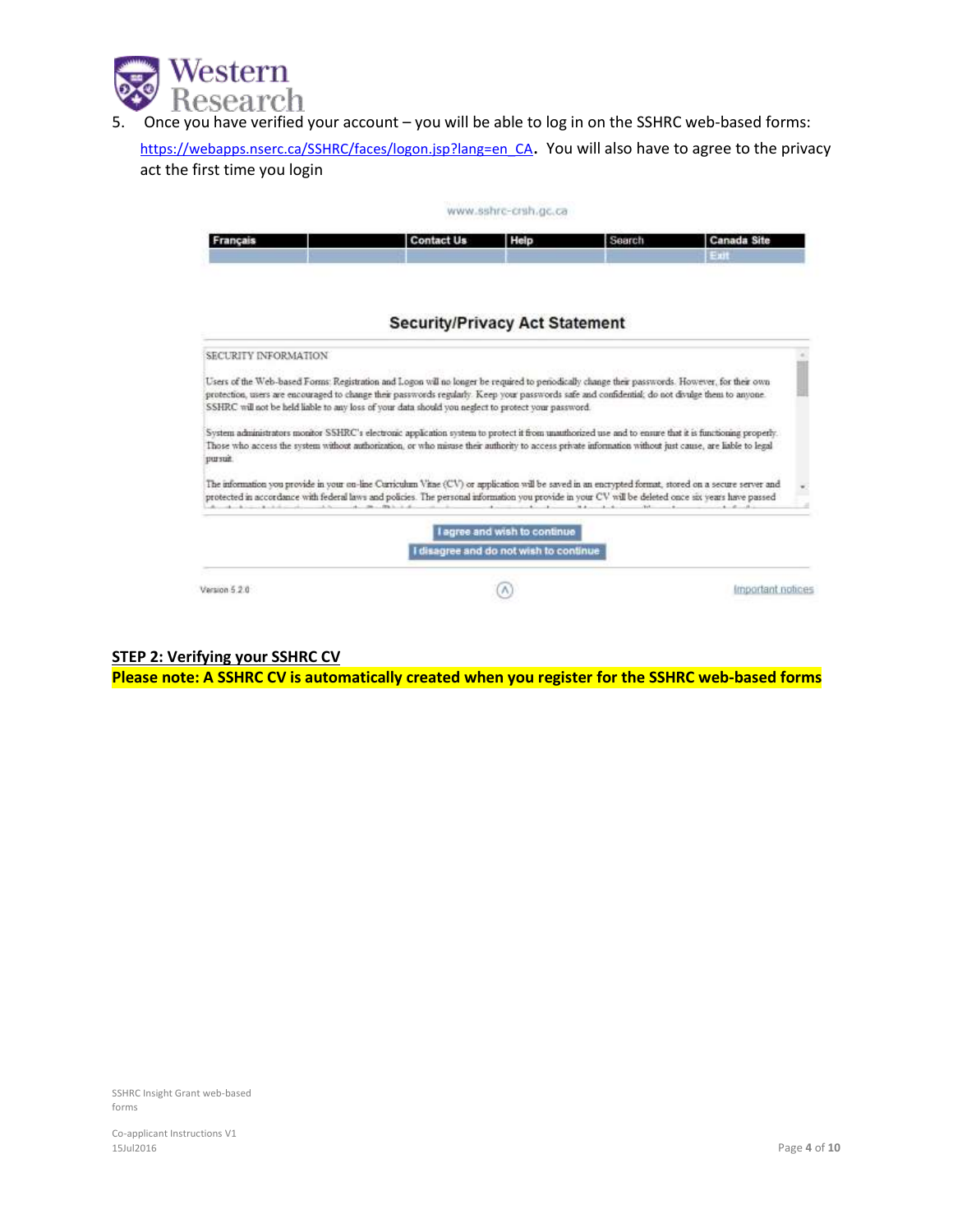

## **My Portfolio**

## **REMINDER** To be eligible to apply for any SSHRC grant, applicants must have submitted any outstanding final research or activity reports. for previous SSHRC grants. NEW - CONSENT TO DISCLOSURE OF PERSONAL INFORMATION I understand that maintaining public trust in the integrity of researchers is fundamental to building a knowledge-based society. By submitting an application, by linking my CV to an application led by another researcher or institution, or by accepting funding from the Canadian Institutes of Health Research (CIHR), the Natural Sciences and Engineering Research Council of Canada (NSERC) and/or the Social Sciences and Humanities Research Council of Canada (SSHRC), I affirm that I have read and I agree to respect all the policies of these agencies that are relevant to my research, including the Tri-Agency Framework. Responsible Conduct of Research. In cases of a serious breach of agency policy, the agency may publicly disclose my name, the nature of the breach, the institution where I was employed at the time of the breach and the institution where I am currently employed. I accept this as a condition of applying for, or receiving, agency funding and I consent to such disclosure. (For further information, see Questions and Anawers on the consent to disclosure of personal information.) **Curriculum Vitae** Laura Moxey Status: Verified Updated: 2013/09/26 - 14:26:32 Preview

1. All co-applicants will be required to fill in the sections of the SSHRC CV:



Social Sciences and Humanities Research Council www.sshrc-crsh.gc.ca

| Français | <b>Contact Us</b> | Help | Search | Canada Site |
|----------|-------------------|------|--------|-------------|
|          |                   |      |        |             |

| <b>SSBNCHCNSH</b>     |                                                                                                                                 |
|-----------------------|---------------------------------------------------------------------------------------------------------------------------------|
| <b>Identification</b> | Curriculum Vitae - Identification (Mandatory)                                                                                   |
| Current Position      | Only the information in the Name section will be made available to selection committee members and external assessors. Citizens |
| Address:              | Administrative information will be used by SSHRC for administrative and statistical purposes only.                              |
| Work Experience       |                                                                                                                                 |
| Academic Background   |                                                                                                                                 |
| Credentials           | Name                                                                                                                            |
| Research Exportise    | Family name Moxey To modily these two fields. E-mail<br>Given name Laura us at economics for crshop to                          |
| Funded Research       | Initials Modify this field on My Account page.                                                                                  |
|                       | Title Min<br>* Modify this field on My Account page                                                                             |

2. After entering the information required for each module in the CV; you must verify each page in the CV.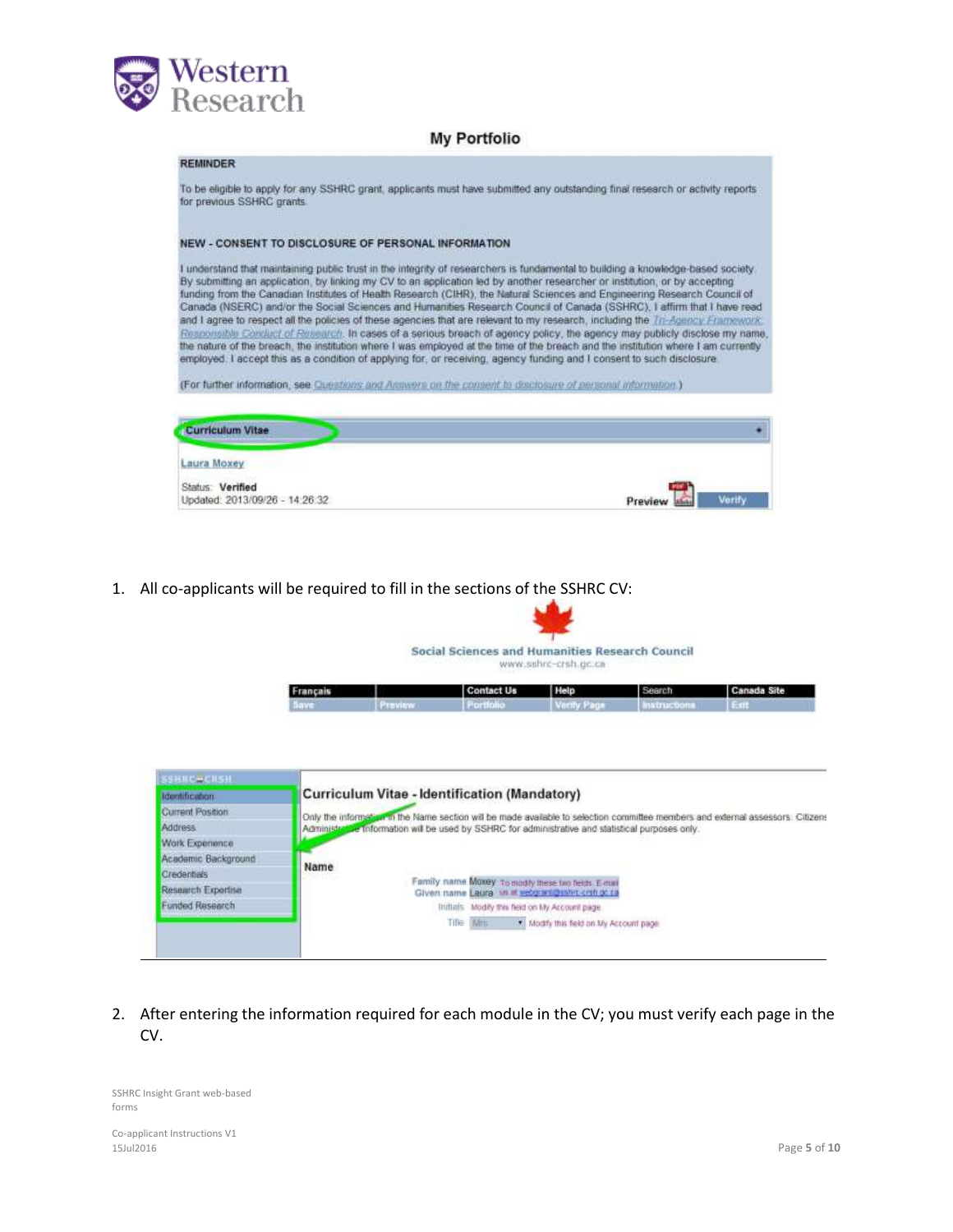| $\sqrt{\frac{1}{2}}$<br>Research<br>City/Municipality |              |                                                                              | (28 chars) |                       |  |
|-------------------------------------------------------|--------------|------------------------------------------------------------------------------|------------|-----------------------|--|
| Province/State                                        |              |                                                                              |            |                       |  |
| Country                                               |              |                                                                              | List       |                       |  |
| Postal/Zip code                                       |              | Canada/United States only. No spaces or dashes, e.g., K1P6G4 or<br>443250001 |            |                       |  |
|                                                       | Country code | Area code                                                                    | Phone      | Extension             |  |
| Temporary phone number                                |              |                                                                              |            |                       |  |
| Temporary fax number                                  |              |                                                                              |            |                       |  |
| Temporary E-mail                                      |              |                                                                              |            | $(100 \text{ chars})$ |  |

3. Once you have verified each page of the CV – the CV status on the portfolio page will say "verified"

| <b>Curriculum Vitae</b>        |                            |
|--------------------------------|----------------------------|
| Laura Moxey                    |                            |
| Status: Verified               |                            |
| Updated: 2019/09/26 - 14:26:32 | Verify<br>Preview<br>Adobe |

### **STEP 3: Accepting invitations for a SSHRC Insight Grant**

1. Once you have registered in the system you will be required to "Accept an invitation" from your portfolio screen.

| Select one of the following forms from the drop-down menu: applications, accepted invitations, final research reports.<br><b>Click here</b><br><b>Accept an Invitation</b><br>Accepted Invitations<br>Important: If you have updated your SSHRC web CV after having accepted an invitation, you must click on the "Refresh<br>CV" button. Once an application is submitted, any updates made to your CV will not be reflected in the CVs presented for<br>adjudication. | List of accepted invitations |  |
|-------------------------------------------------------------------------------------------------------------------------------------------------------------------------------------------------------------------------------------------------------------------------------------------------------------------------------------------------------------------------------------------------------------------------------------------------------------------------|------------------------------|--|
|                                                                                                                                                                                                                                                                                                                                                                                                                                                                         |                              |  |
|                                                                                                                                                                                                                                                                                                                                                                                                                                                                         |                              |  |
|                                                                                                                                                                                                                                                                                                                                                                                                                                                                         |                              |  |
|                                                                                                                                                                                                                                                                                                                                                                                                                                                                         |                              |  |

2. The next screen will prompt you to enter the authorization code which was sent in the invitation email from the SSHRC web-based forms: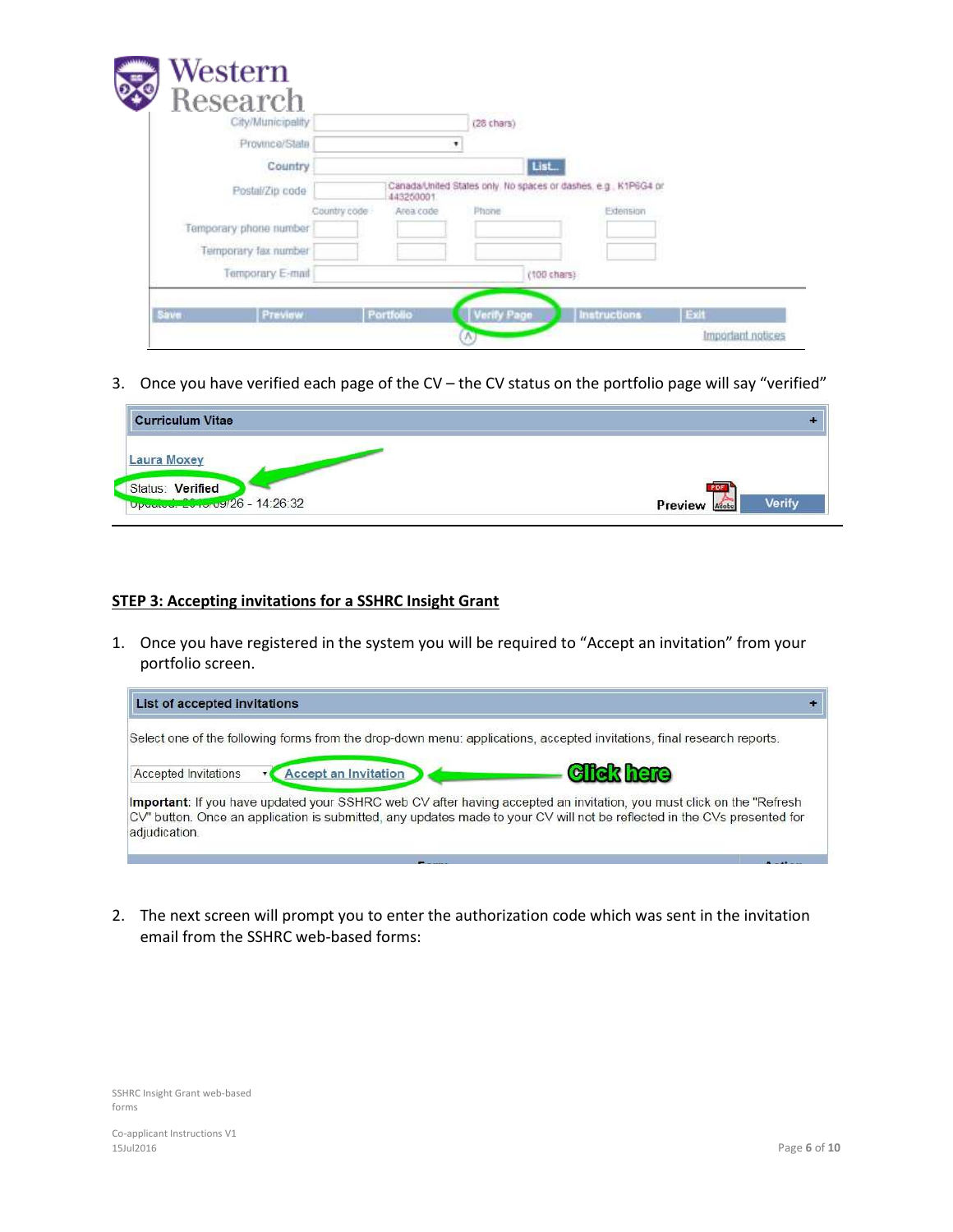

3. Once the code is entered, the system will automatically route the user to the application summary and research contributions attachment. *\*PLEASE NOTE: the research contributions attachment is mandatory for all co-applicants\**

| SSHAC-CHSH                 | Only 2 sections if invited                                                                                                                                              |
|----------------------------|-------------------------------------------------------------------------------------------------------------------------------------------------------------------------|
| Application Summary        |                                                                                                                                                                         |
| <b>Research Commutens:</b> | <b>Accept Invitation - Research Contributions</b>                                                                                                                       |
| - Electronic Attachment    | Click on the "Instructions" button in the menu above for information outlining the<br>content requirements for your document.                                           |
|                            | The file containing your attachments must                                                                                                                               |
|                            | Your electronic file attachment must meet the following specifications:<br>· PDF format ( pdf extension), unprotected                                                   |
|                            | . Maximum file size of 800 Kb<br>+ 8 %" x 11" (216 mm x 279 mm)<br>· Maximum 4 page(s)                                                                                  |
|                            | General Presentation                                                                                                                                                    |
|                            | . Body text in a minimum 12 pt Times New Roman font<br>· Single-spaced, with no more than 6 lines of type per inch.<br>· All margins set at a minimum of 3/4" (1.87 cm) |
|                            | File name Choose File No fle chosen                                                                                                                                     |
|                            | Attach                                                                                                                                                                  |

### *\*PLEASE NOTE:* **the CV will have to be refreshed if filled out prior to receiving an invitation.**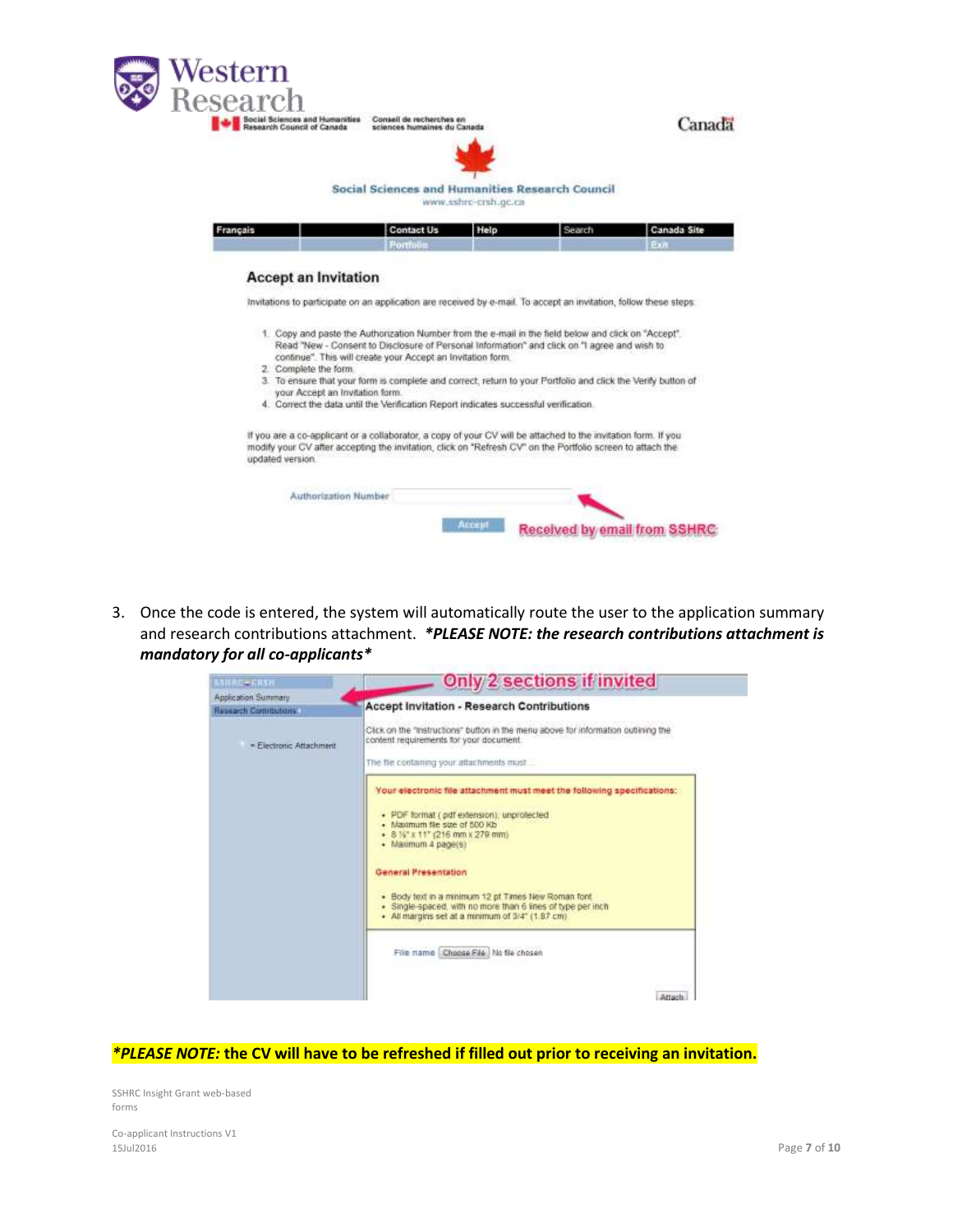

### **SSHRC Web CV**

If a team member (i.e. co-applicant or collaborator) has updated his/her SSHRC web CV after having accepted an invitation, s/he must click on the "Refresh CV" button in the Accepted Invitations section of their Portfolio. Once an application is submitted, any updates made to the CV will not be reflected in the CVs presented for adjudication.

4. After verifying all the pages in the CV, system will prompt the user to return to the "portfolio" screen in order to verify the invitation.

|                  |                              | Social Sciences and Humanities Research Council                                                                                                                                                  | www.sshrc-craft.go.ca. |                     |                    |                                                                                                                              |
|------------------|------------------------------|--------------------------------------------------------------------------------------------------------------------------------------------------------------------------------------------------|------------------------|---------------------|--------------------|------------------------------------------------------------------------------------------------------------------------------|
| Français         |                              | <b>Contact Us</b>                                                                                                                                                                                | Help                   | Search              | <b>Canada Site</b> |                                                                                                                              |
| <b>BATTER</b>    | <b>PERMITTE</b>              | Portfolio                                                                                                                                                                                        | Vinity Page            | <b>Instructions</b> | 1891               |                                                                                                                              |
|                  | Verification Report - Module |                                                                                                                                                                                                  |                        |                     |                    |                                                                                                                              |
|                  |                              |                                                                                                                                                                                                  |                        |                     | $Close \times$     | 91 days 4 hr 57 min                                                                                                          |
| ummery           |                              | Passed verification, all business rules and mandatory fields are completed. However, you must also<br>click on the "Verify" button on the Portfolio before your form can be considered verified. |                        |                     |                    | to deadline date                                                                                                             |
|                  |                              | from the list and type the information in the box provided.                                                                                                                                      |                        |                     |                    | When required, identify the information requested using the "List." button, if the information is not listed, select "Other" |
| ronic Attachment |                              |                                                                                                                                                                                                  |                        |                     |                    |                                                                                                                              |

5. Select "Portfolio" from the top menu row in order to verify the entire invitation



6. You will be required to select "verify" next to the PDF link for the invitation in order to complete the final step of "verifying" the invitation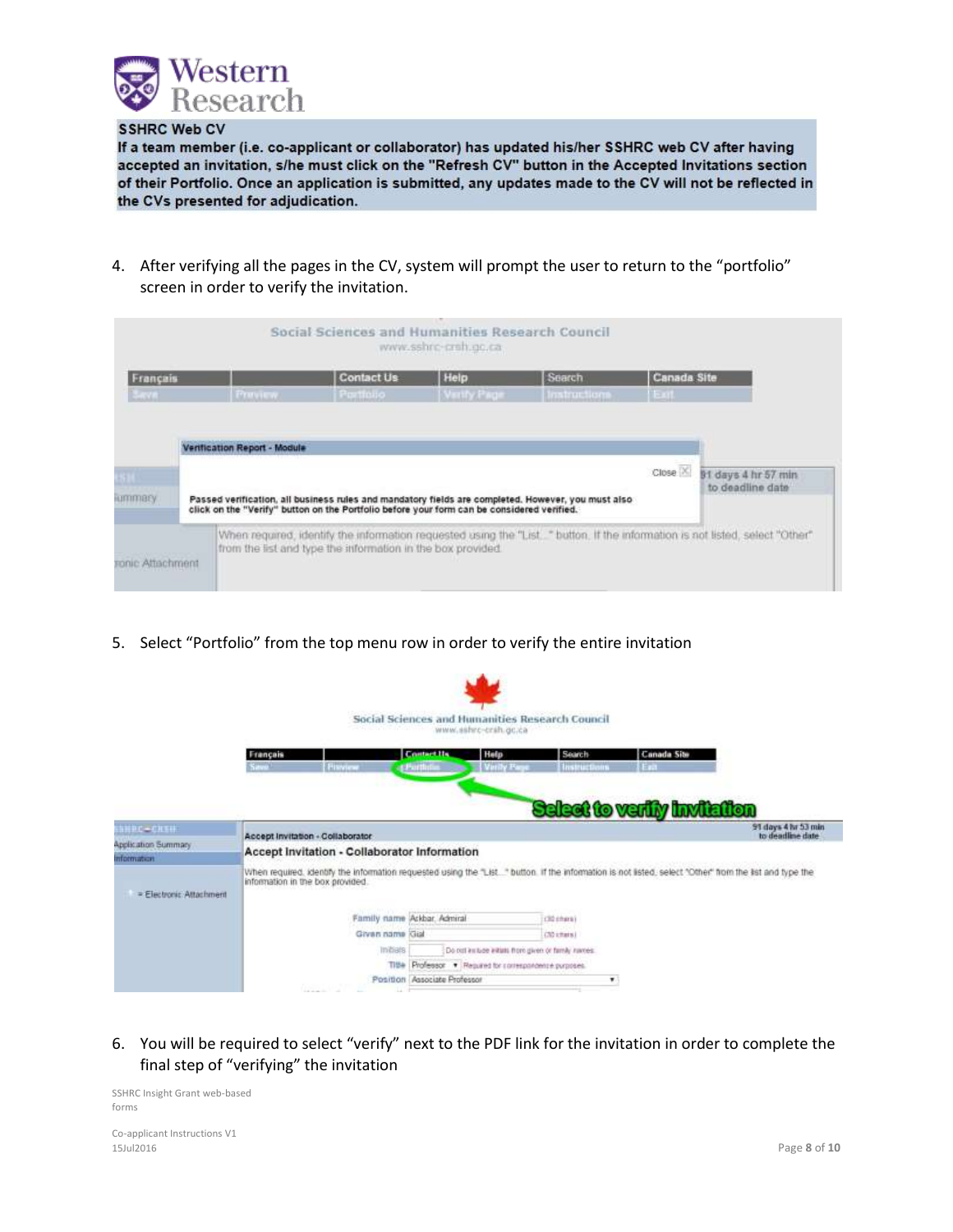

| Select one of the following forms from the drop-down menu: applications, accepted invitations, final research reports.                                                                                                                                                   |                                    |                            |
|--------------------------------------------------------------------------------------------------------------------------------------------------------------------------------------------------------------------------------------------------------------------------|------------------------------------|----------------------------|
| Accepted Invitations<br><b>Accept an Invitation</b><br>▼                                                                                                                                                                                                                 |                                    |                            |
| <b>Important:</b> If you have updated your SSHRC web CV after having accepted an invitation, you must click on the<br>"Refresh CV" button. Once an application is submitted, any updates made to your CV will not be reflected in the CVs<br>presented for adjudication. |                                    |                            |
|                                                                                                                                                                                                                                                                          | Form                               | <b>Action</b>              |
| <b>Accept Invitation - Collaborator</b>                                                                                                                                                                                                                                  | <b>Final step to accept invite</b> |                            |
|                                                                                                                                                                                                                                                                          |                                    |                            |
| Status: In Progress                                                                                                                                                                                                                                                      |                                    | Verify<br>PDF              |
| Updated: 2015/07/16 - 15:01:32                                                                                                                                                                                                                                           |                                    | Preview<br>Detete<br>Adobe |
| Insight Grant Test Application<br>End Date (ET): N/A<br><b>My Account</b>                                                                                                                                                                                                | <b>Messages</b>                    | Exit                       |

7. The status of the invitation will change from "in progress" to "verified". Once "verified" appears in the status then the invitation is complete and the main applicant will be able to submit their application.

| List of accepted invitations                                                                                                                                                                                                                                             |                                    |                          |
|--------------------------------------------------------------------------------------------------------------------------------------------------------------------------------------------------------------------------------------------------------------------------|------------------------------------|--------------------------|
| Select one of the following forms from the drop-down menu: applications, accepted invitations, final research reports.                                                                                                                                                   |                                    |                          |
| <b>Accept an Invitation</b><br>Accepted Invitations<br>▼                                                                                                                                                                                                                 |                                    |                          |
| <b>Important:</b> If you have updated your SSHRC web CV after having accepted an invitation, you must click on the<br>"Refresh CV" button. Once an application is submitted, any updates made to your CV will not be reflected in the CVs<br>presented for adjudication. |                                    |                          |
|                                                                                                                                                                                                                                                                          | Form                               | <b>Action</b>            |
| <b>Accept Invitation - Collaborator</b><br>Insight Grant Test Application                                                                                                                                                                                                | <b>Shius changes to "verified"</b> |                          |
| Status: Verified<br>End Date $(E_1)$ , $W \wedge$<br>Updated: 2015/07/16 - 15:09:18                                                                                                                                                                                      |                                    | Preview<br><b>Delete</b> |
| <b>My Account</b>                                                                                                                                                                                                                                                        | <b>Messages</b>                    | Fxit                     |
| Version 5.4.5                                                                                                                                                                                                                                                            |                                    | Important notices        |